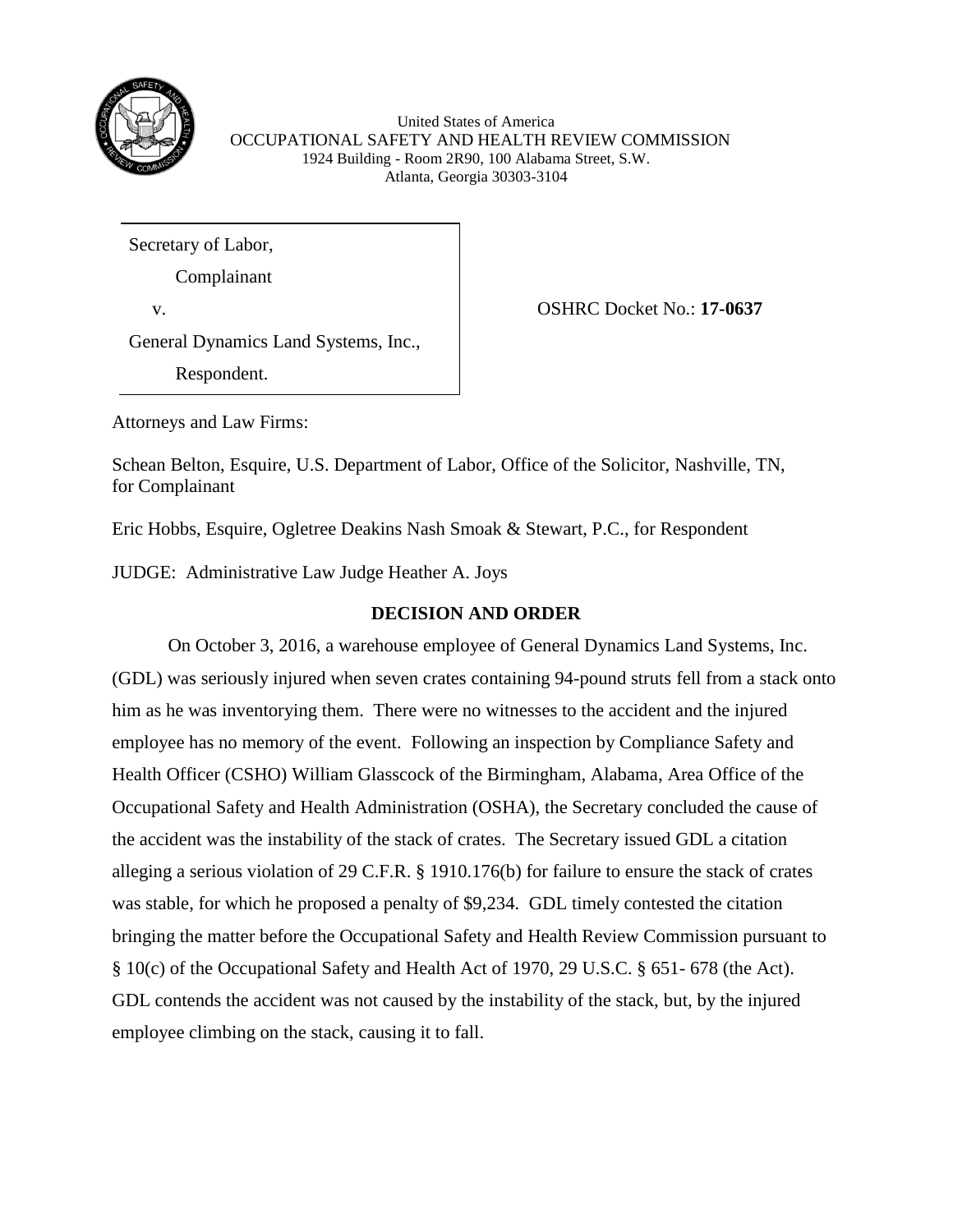I held a hearing in this matter on December 6, 2017, in Birmingham, Alabama. The parties filed post-hearing briefs on February 12, 2018.<sup>1</sup>

For the reasons discussed below, the citation is vacated.

#### **Jurisdiction**

At the hearing, the parties stipulated jurisdiction of this action is conferred upon the Commission pursuant to § 10(c) of the Act. The parties also stipulated at the hearing that at all times relevant to this action, GDL was an employer engaged in a business affecting interstate commerce within the meaning of  $\S 3(5)$  of the Act (Tr. 9-10). Based on the parties' stipulations and the facts presented, I find GDL is an employer covered under the Act and the Commission has jurisdiction over this proceeding.

# **Background**

GDL is a large defense contractor. Among its operations is production of Stryker vehicles, a family of wheeled military vehicle. The facility at issue, located near the Anniston Army Depot in Anniston, Alabama, is a warehouse for Stryker parts. It is referred to in the record as the Warner Warehouse. At the Warner Warehouse, GDL receives parts in its receiving department. These parts are taken to the floor of the warehouse where they are stacked and their location recorded by the GDL employees assigned to inventory control (Tr. 155). Large parts arrive crated with various numbers on the crates, including part and serial number (Tr. 186). When parts are ordered, the inventory control employees pick the parts from the stacks in the warehouse and take them to the shipping department (Tr. 158).

GDL stores parts at the Warner Warehouse on shelves and on the floor in stacked crates (Exh. R-11 at p. 8). Due to their size, many of the parts come individually crated. Large, individually crated parts are stacked one on top of the other (Exh. R-11 at pp. 1-7). GDL has requirements for these stacks of crated parts. The crates must be suitable for stacking (Tr. 36, 161, 232). Only like parts can be stacked on top of like parts to maintain the same footprint (Tr. 35, 161, 231-32). Corners of the stacks must be square (Tr. 35). The height of a stack cannot exceed 15 feet (Tr. 231). Crates are to be stacked so that they do not move (Tr. 35-36).

GDL maintains a record of all the parts at the Warner Warehouse. Employees assigned to inventory control routinely count and check that record with the parts stored in the warehouse

<sup>&</sup>lt;sup>1</sup> To the extent either party failed to raise any other arguments in its post-hearing brief, such arguments are deemed abandoned.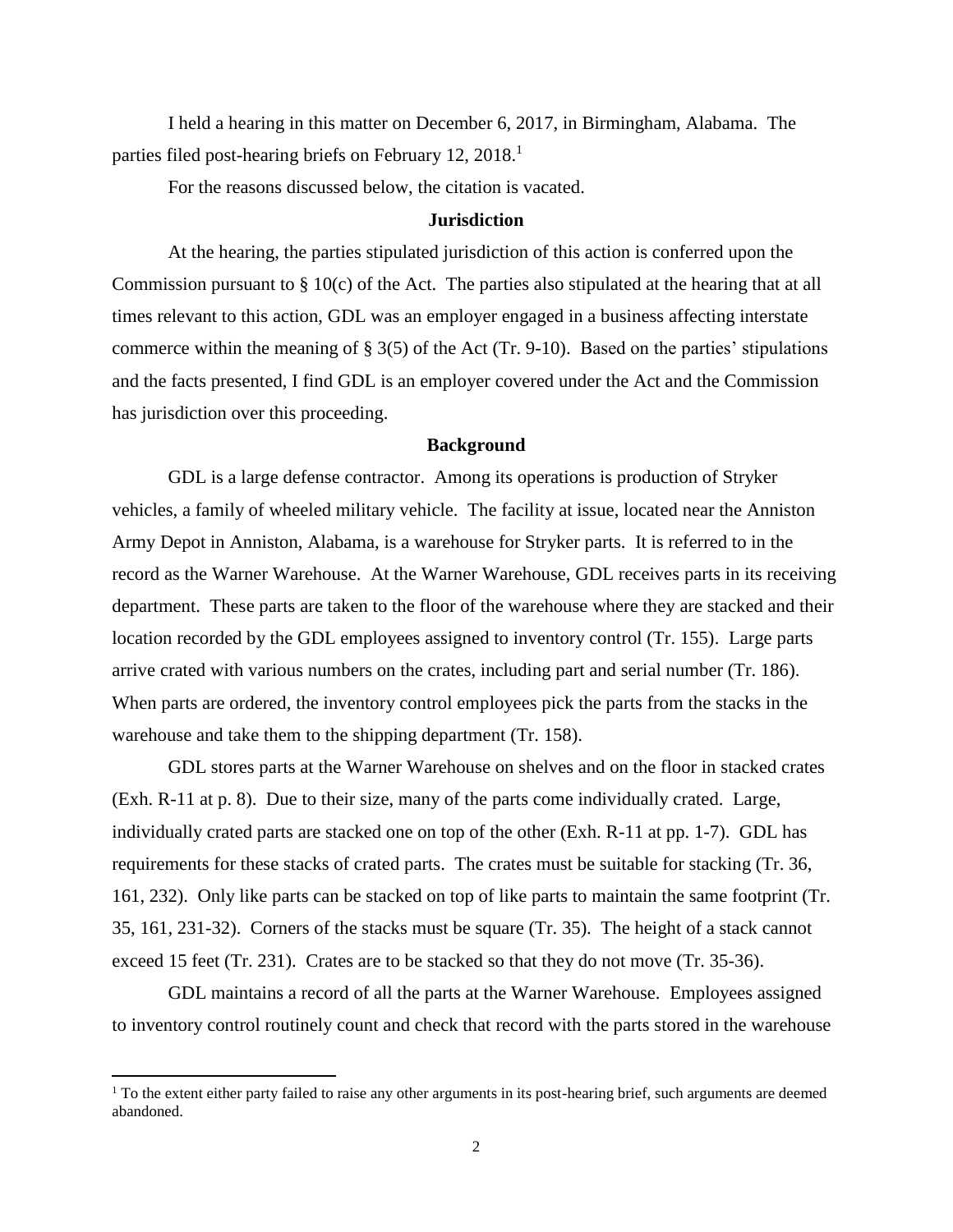as part of GDL's inventory control process. At the beginning of their shifts, employees are given written lists of the parts they are to check. Some of the assignments are simple counts, some involve checking serial numbers of each item to be inventoried. Various types of equipment are available for employees to use when their task requires them to read labels on the top of stacks or to move the parts to read the labels (Tr. 22, 188). These include order selectors, stackers, forklifts, and ladders  $(Tr. 173).<sup>2</sup>$ 

On October 3, 2016, Jason Johnson, Materials Team Lead and the injured employee's supervisor, assigned the injured employee to perform a "cycle count." (Tr. 186, 214) Johnson provided the injured employee with a spread sheet containing a list of parts designated by location and serial number that the injured employee was to count (Tr. 21, 186, 214). The injured employee went to the "upper bulk" where large parts were located (Tr. 21, 27). The stack he was to inventory contained struts to the Stryker vehicle individually housed in wooden crates. A single crated strut weighs 94 pounds (Tr. 234). Each crate was labeled with the serial number of the strut (Tr. 216-17). The stack was 10 crates high or 11 feet, 4 inches (Tr. 245). The injured employee was to read each serial number and check it off his list. The injured employee testified he had inventoried this stack several times before (Tr. 36).

The injured employee worked alone. He testified he has no recollection of any of the events of the day after leaving home for work that morning (Tr. 21). At some point seven of the crates containing the struts fell from the top of the stack onto the injured employee (Tr. 208). He was found unconscious with the crates on top of him (Tr. 186-87, 207-08). There was no ladder or other equipment in the area (Tr. 187). No one had witnessed the accident. The injured employee sustained serious injuries including a broken leg, injuries to his shoulder and face, and possible head trauma (Tr. 10, 24). He remained unable to work as of the date of the hearing (Tr. 24).

GDL notified the OSHA Birmingham Area office of the accident (Tr. 51). CSHO Glasscock of that office was assigned to and conducted an inspection of GDL's Warner Warehouse. Beginning October 11, 2016, CSHO Glasscock performed a walk around inspection

<sup>&</sup>lt;sup>2</sup> The selector, stacker, and forklift used at the GDL warehouse are depicted in Exhibit R-11, pp. 11, 12, and 13, respectively (Tr. 173-77).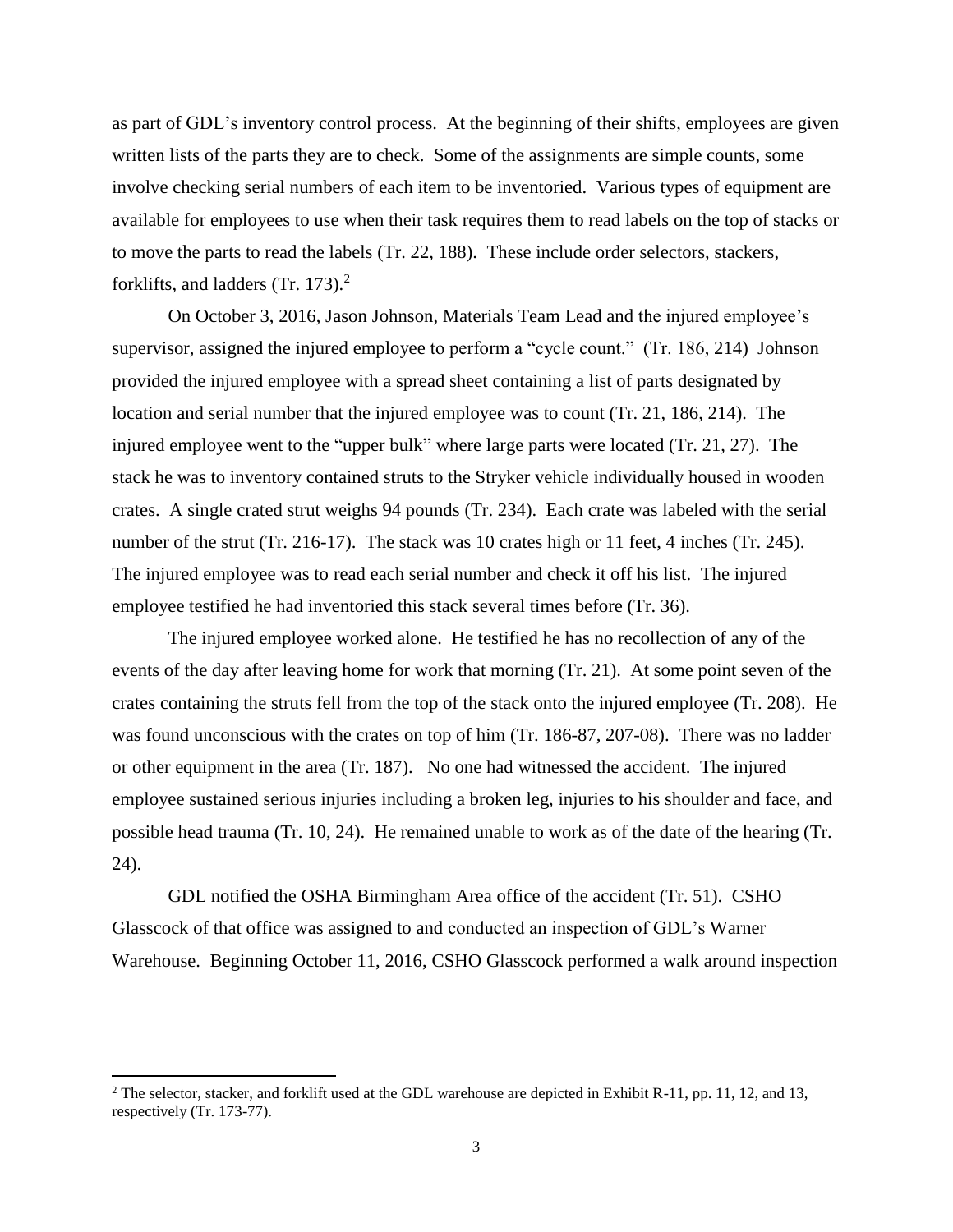of the Warner Warehouse, including the area in which the accident happened. (Tr. 53-56).<sup>3</sup> CSHO Glasscock interviewed employees who performed work similar to the injured employee and supervisory employees. He gathered documentation regarding GDL's safety and health program (Tr. 60-62; Exhs. C-4, C-5, C-6, and C-7). CSHO Glasscock obtained GDL's job safety analysis for material handling and an "EHS" talk titled "Warehouse Operations Safety" used by GDL (Exhs. C-5 and C-6). The EHS talk contained a direction to "[b]and or wrap all loose materials stored over 10 feet." (Exh. C-6) CSHO Glasscock noted the strut crates were not banded together and concluded GDL was not following its own procedure (Tr. 66). He testified all four employees he spoke with expressed the opinion the unbanded crates were unstable (Tr. 60). CSHO Glasscock conceded he observed no stacks he considered unstable during his inspection (Tr. 86). He concluded, based upon the failure of GDL to band crates together and the opinions expressed by the employees he interviewed, the crates containing struts were not stacked in a stable manner and recommended GDL be issued a citation for failure to comply with § 1910.176(b). GDL timely contested the citation.

#### **The Citation**

Item 1, Citation 1, alleges a violation of § 1910.176(b). The cited regulation is part of *Subpart N Material Handling and Storage*. It reads

Secure storage. Storage of material shall not create a hazard. Bags, containers, bundles, etc., stored in tiers shall be stacked, blocked, interlocked and limited in height so that they are stable and secure against sliding or collapse.

29 C.F.R. § 1910.176(b). The alleged violation description states "On or about 10/11/2016 – UB2115, 150 Werner Drive, Anniston, AL, an employee was struck by crates while performing inventory count of stored military vehicle parts." The Secretary alleges the struts were stacked "at a height and in a manner that was hazardous to employees working in its warehouse on October 3, 2016."<sup>4</sup> (Secretary's Brief at p. 5) The Secretary argues the stack was hazardous because the stack was "at least 10 feet high" and "not interlocked." (Secretary's Brief at p. 5).

<sup>&</sup>lt;sup>3</sup> CSHO Glasscock photographed the area where the accident occurred and the stack the injured employee had been counting (see Exhs. C-1, C-2 and C-3). The parties agree these photographs were not representative of conditions either immediately preceding or after the accident.

<sup>&</sup>lt;sup>4</sup> The alleged violation description refers to conditions on October 11, 2016, the day of the inspection, rather than October 3, 2016, the day of the accident. This appears to be error in drafting the citation. The citation describes events of October 3, 2016. Respondent's defense focuses on conditions at the warehouse on October 3, 2016. Both post-hearing briefs refer to the October 3, 2016, events. The citation is hereby amended to reflect October 3, 2016, as the appropriate date of violation. Based on the evidence presented at hearing and all pleadings, the parties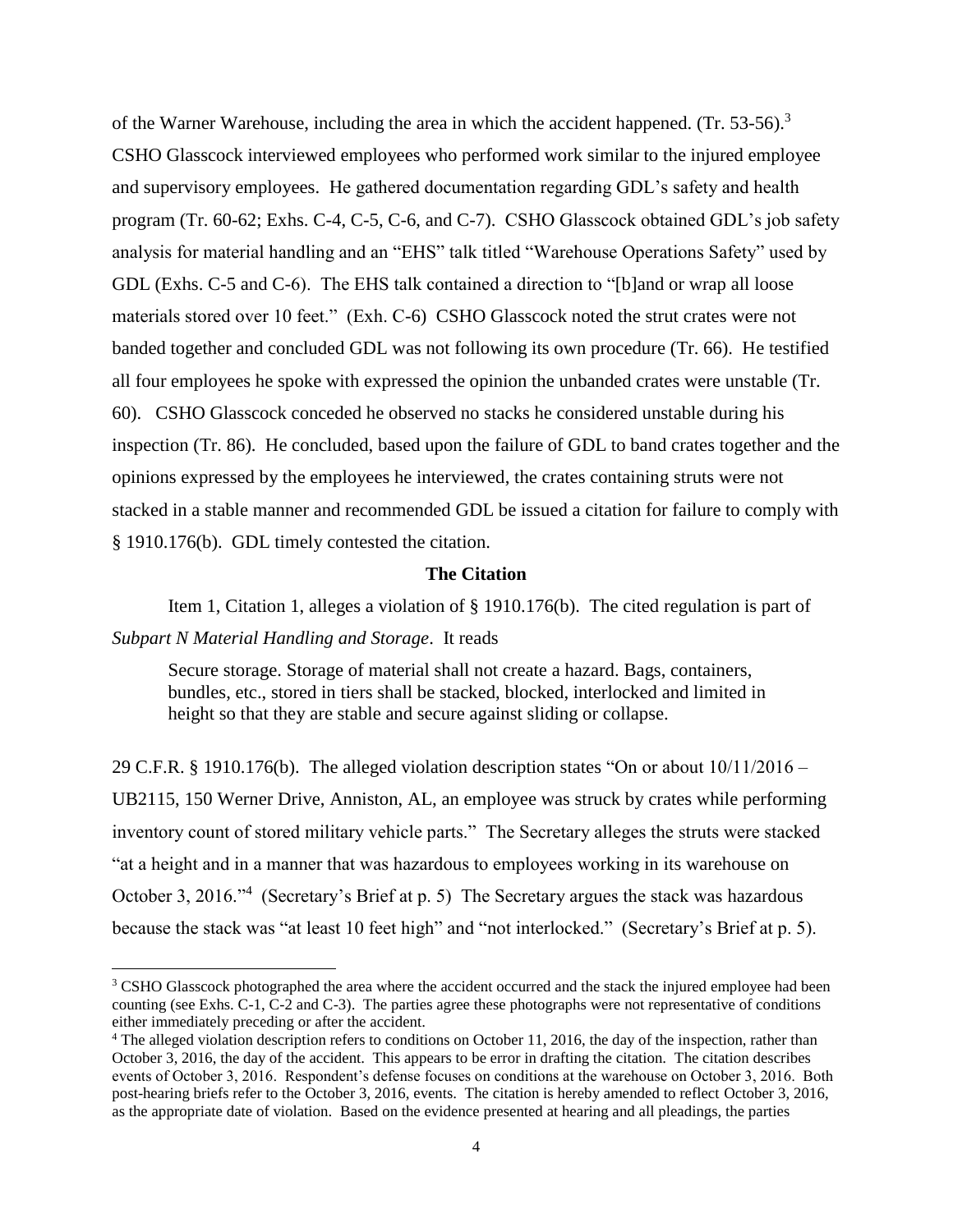#### **Discussion**

The Secretary has the burden of establishing the employer violated the cited standard. To prove a violation of an OSHA standard, the Secretary must show by a preponderance of the evidence that (1) the cited standard applies; (2) the employer failed to comply with the terms of the cited standard; (3) employees had access to the violative condition; and (4) the cited employer either knew or could have known with the exercise of reasonable diligence of the violative condition. *JPC Group, Inc.*, 22 BNA OSHC 1859, 1861 (No. 05-1907, 2009).

## *Applicability of the Standard*

There is no dispute the standard applies to the cited conditions. The standard at § 1910.176(b) applies generally to all material in storage. Respondent does not dispute the crated struts were in storage. Nor is there any dispute the crated struts were "stored in tiers." The common definition of a tier is "a layer of articles arranged one above another." *Webster's New Collegiate Dictionary*. The crates were stored one on top of the other or in tiers (Exhs. C-1, C-2 and C-3). The standard applies to the stack of crated struts.

## *Violation of the Standard*

A threshold matter to be resolved is the Secretary's burden to establish noncompliance with § 1910.176(b). Neither party squarely addressed this issue.

The hazard addressed in § 1910.176(b) is that posed by the sliding or collapse of material stored in tiers. Generally, a standard presumes a hazard and the Secretary need only show the employer violated the terms of the standard. *Kasper Electroplating Corp.*, 16 BNA OSHC 1517, 1523 (No. 90-2866, 1993). However, a hazard is not presumed when the standard incorporates the hazard as a violative element. *Bunge Corp v. Secretary of Labor*, 638 F.2d 831 (5<sup>th</sup> Cir. 1981).

A reading of the standard as a whole leads to the conclusion § 1910.176(b) incorporates the hazard as a violative element the Secretary must establish in order to show the employer in violation. Although the standard reads as a specific requirement that stored material be "stacked, blocked, interlocked and limited in height" those requirements are imposed only so as to ensure stability and security of the material. In other words, failure to stack, block, interlock, and limit in height tiered material only constitutes a violation of the standard where it creates the hazard of

<sup>&</sup>quot;squarely recognized" the citation was intended to refer to October 3, 2016. *McWilliams Forge Co*., 11 BNA OSHC 2128, 2129-30 (No. 80-5868, 1984). I find the parties have tried the amendment by consent.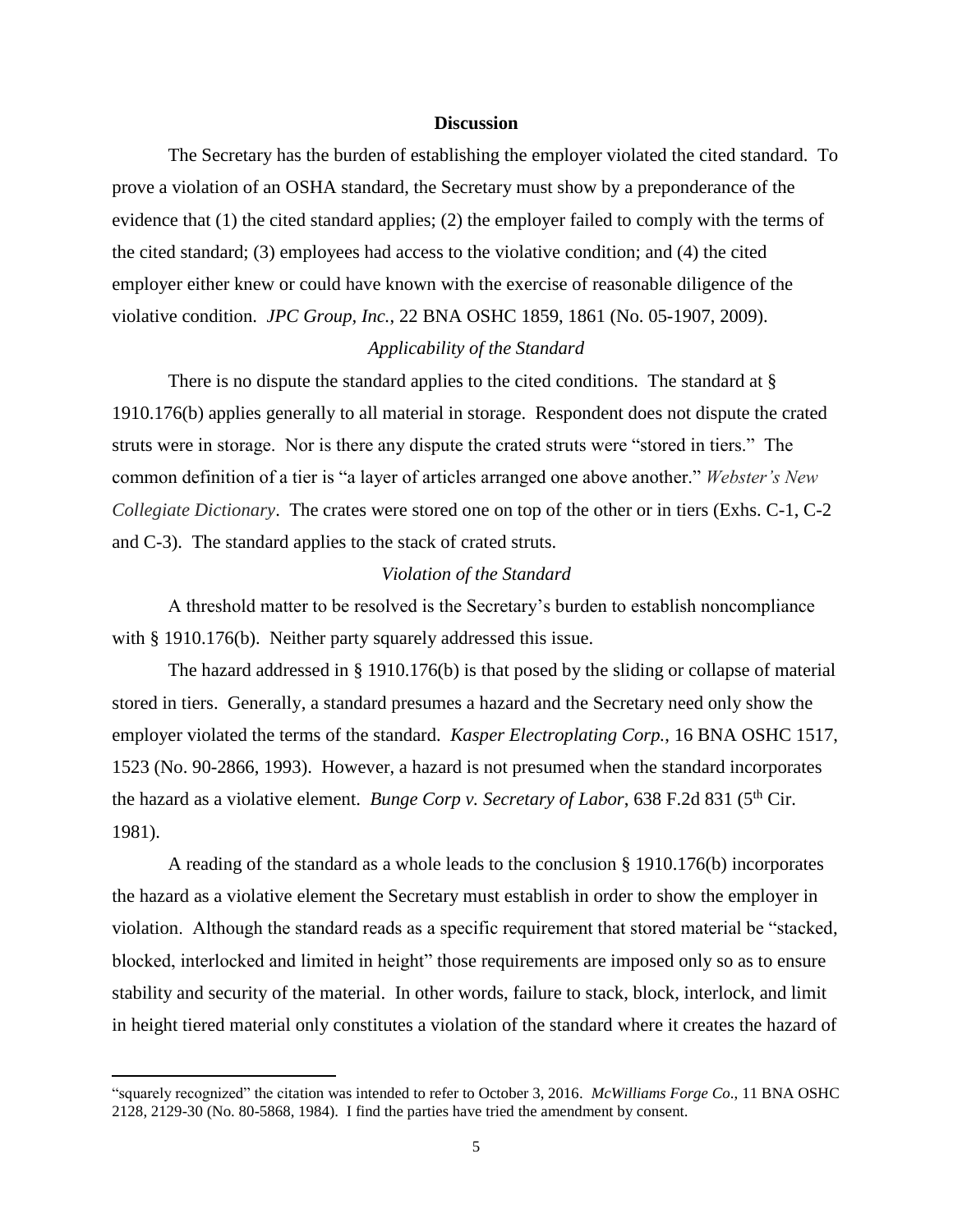sliding or collapse.<sup>5</sup> It is well recognized that statutes must be read as a whole, "making every effort not to interpret a provision in a manner that renders other provisions of the same statute inconsistent, meaningless, or superfluous." *Lake Cumberland Trust, Inc. v. E.P.A.*, 954 F.2d 1218, 1222 (6th Cir 1992), *quoting, Boise Cascade Corp. v. U.S. E.P.A*., 942 F2d 1427, 1431-32  $(9<sup>th</sup> Cir. 1991)$ ). The last phrase of the cited standard incorporates an additional element of the Secretary's prima facie case, i.e. establishing the lack of stability and security against sliding or collapse of the stored material. To interpret the regulation otherwise would render the final phrase - "so that they are stable and secure against sliding or collapse" – superfluous. To establish a violation of § 1910.176(b), the Secretary must show the stack of strut crates was not stable and secure against sliding or collapse.

The Secretary's theory of violation has been a moving target throughout this case. The alleged violation description references only the fact of the October  $3<sup>rd</sup>$  accident as the basis for finding GDL in violation of the standard. CSHO Glasscock initially testified he found GDL in violation of the standard because it had not enforced its own procedure calling for banding of loose materials (Tr. 66). When prompted, CSHO Glasscock suggested the height of the stack and the weight of the struts contributed to the stack's instability (Tr. 94). In his brief, the Secretary argued because the struts were stored 10 feet high and the crates were not interlocked they created a hazard. As proof of this hazard, the Secretary points to the accident.

To the extent the Secretary's theory of violation relies on GDL's failure to band the strut crates, the theory fails. The plain language of the standard does not require banding of material.

The standard does require material stored in tiers be interlocked. The term "interlock" is not defined in the standard. Nor has the Commission provided any guidance on interpretation of the term as used in the standard. The dictionary definition of the term "interlock" is "to lock together" or "to connect so the motion or operation of any part is constrained by another." *Webster's New Collegiate Dictionary.* As evidenced in the photographs at Exhibits C-1, C-2, and R-11, nothing about the manner in which the crates are stored could reasonably be interpreted as

 $<sup>5</sup>$  In holding the Secretary must show the failure to stack, block, interlock and limit in height creates a hazard, I find</sup> it is not necessary to reach GDL's argument regarding whether the word "and" as it is used in the standard should be read in the conjunctive or disjunctive. GDL argues to interpret the word "and" in the conjunctive would result in a finding tiered material otherwise stable and secure, i.e. posing no hazard, could never be in compliance unless it meets all four criteria enumerated in the standard. Requiring the Secretary to establish the existence of the hazard of lack of stability or security against sliding or collapse of any material stored in tiers eliminates the concern raised by GDL that interpreting the word "and" in the conjunctive would lead to this absurd result.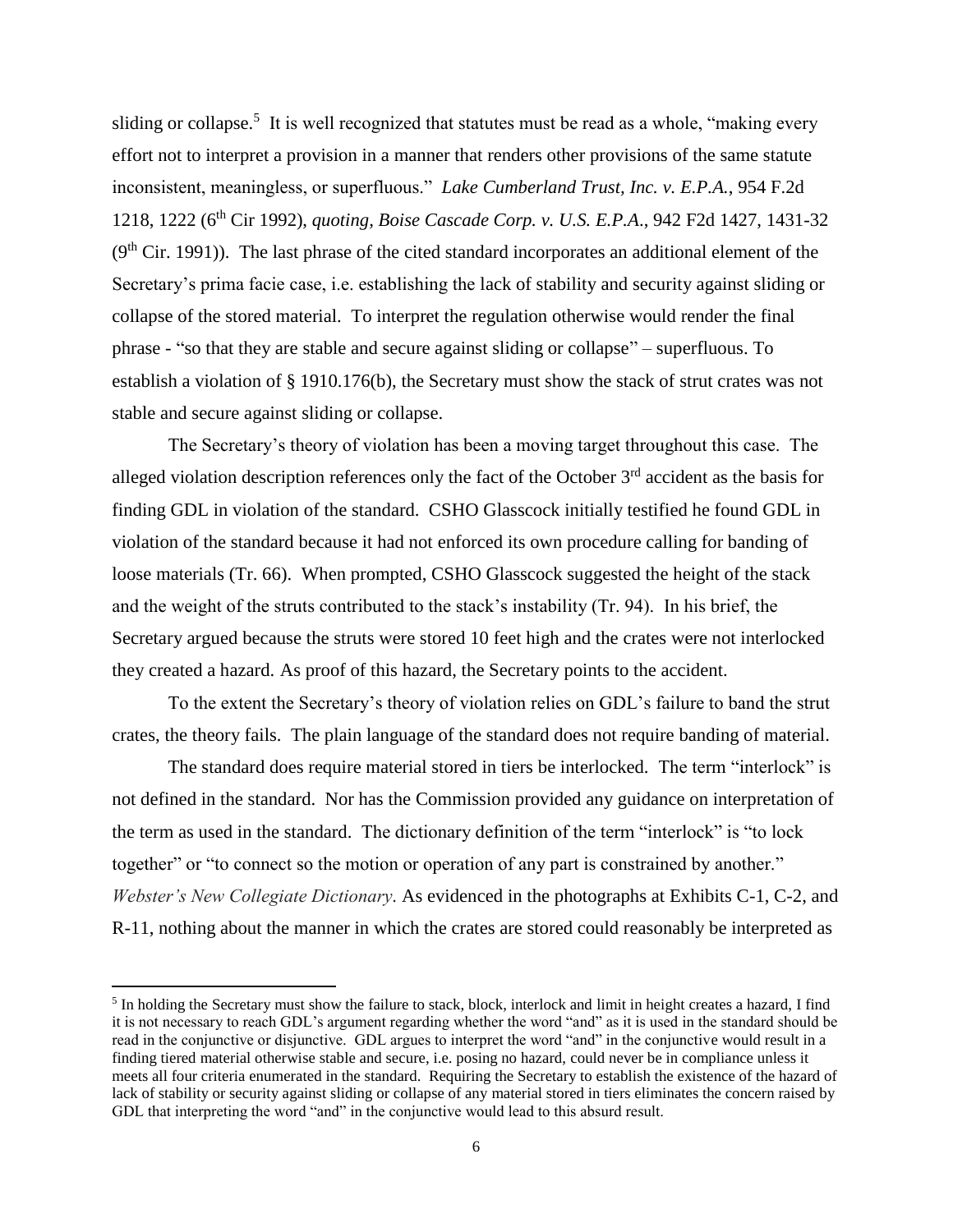being locked together or connected such that one crate constrains the motion of the other. Earnest Marquez, GDL's Section Manager in charge of the Warner Warehouse testified the crates were stacked one on top of the other such that if the top of the stack were to "topple over, [the] whole stack would probably go." (Tr. 250) The Secretary established the crates were not interlocked. The Secretary has also alleged the stack of crates was not "limited in height." The Secretary's burden is only met if the height of the stack, the failure to interlock the crates, or both rendered the stack unstable or not secure against sliding or collapse.

Neither the term "stable" nor "secure" is defined in the standard. The common understanding of the term stable is "placed so as to resist forces tending to cause motion or change." *Webster's New Collegiate Dictionary.* Secure is used to refer to something "free of danger" or "affording safety." *Webster's New Collegiate Dictionary.* To meet his burden, the Secretary must establish the crates were stacked so that they would be unable to resist a force tending to cause the stack to move in a manner that was unsafe or posed a danger. Under the specific terms of the standard, the movement to be prevented is sliding or collapse.

This interpretation of the Secretary's burden is consistent with the Commission's longstanding precedent in *Clement Food Company*, 11 BNA OSHC 2120 (No. 80-607, 1984).<sup>6</sup> The question in *Clement Food* was whether a stack of boxes was configured in a manner that rendered it unstable in violation of § 1910.176(b). The citation had alleged a 15-foot high, tiered stack of boxes was not interlocked or blocked and the top tier was leaning. In affirming the alleged violation, the Administrative Law Judge relied on evidence the center mass of the stack was "so displaced that any shock or vibration…could cause the top tier to fall." *Id*. On review the employer argued the stack was not unstable because an outside force was needed to cause a slip or collapse. The Commission disagreed the standard required the Secretary to establish material stored in tiers is inherently unstable. The Commission held § 1910.176(b) "is not limited by its words to stacks so unstable that they might collapse of their own weight." *Id*.

This interpretation of § 1910.176(b) was upheld by the Fifth Circuit in an unpublished decision in *Sanderson Farms, Inc. v. OSHRC*, 348 Fed. Appx. 53 (5<sup>th</sup> Cir. 2009). In *Sanderson Farms*, the Fifth Circuit upheld the ALJ's finding<sup>7</sup> of a violation of § 1910.176(b) holding,

<sup>6</sup> Neither party addressed this apposite Commission precedent.

<sup>7</sup> The Commission declined review of the ALJ's decision and the ALJ's decision became a final order of the Commission.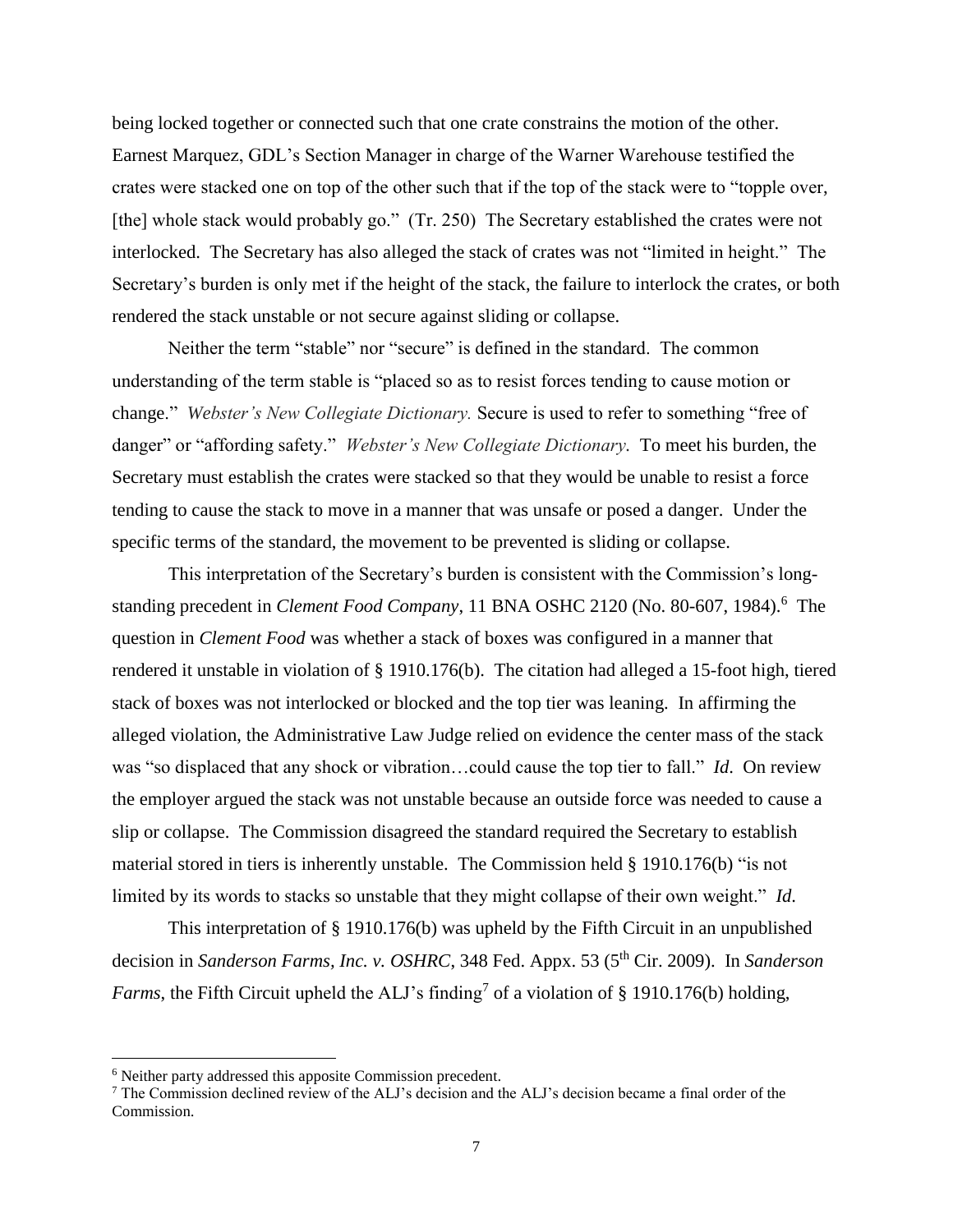"although the entire structure was basically stable when undisturbed, the pallets and boxes became unstable when they were struck or disturbed." *Id*.

The record establishes the stack of crates that fell on the injured employee was not configured "to resist forces tending to cause motion or change." Although the evidence in this record fails to establish what force acted on the stack of crates, it is not necessary for the Secretary to make that showing. It is enough the record establishes the stack was capable of sliding or collapsing when struck or disturbed.

GDL's contention the Secretary must establish the cause of the accident is rejected. In making this argument, Respondent relies on *Koppers Company, Inc*., 1 BNA OSHC 666 (No. 402, 1972) and *Buckeye Fabricating Co*., 14 BNA OSHC 2145 (Nos. 90-948 and 90-1013, 1991). Both are unreviewed ALJ decisions with no precedential value. Both are also inapposite. In *Koppers Company*, the ALJ vacated a citation alleging a violation of § 1910.176(b) finding the material that had fallen and injured an employee was not being stored. Therefore, the standard did not apply. Similarly, in *Buckeye Fabricating*, the ALJ found the standard did not apply because the material that had fallen and injured an employee was not stored in tiers. In both cases, the actions of the employees preceding the accident were dispositive of the issue of whether the standard applied. Here, the cause of the sliding of the crates is not dispositive of whether GDL violated the standard.<sup>8</sup>

The record establishes the stack of strut crates slid while the injured employee was inventorying its contents. The crates were not interlocked such that the force that acted on the stack was capable of causing it to slide or collapse. It was not stable and secure within the meaning of the standard. The Secretary has established GDL was in violation of §  $1910.176(b).<sup>9</sup>$ 

### *Employee Exposure*

<sup>&</sup>lt;sup>8</sup> GDL appears to be arguing the only force capable of causing the stack to slide is one it could not reasonably have foreseen being applied to the stack. It seems reasonable the standard was not intended to require employers to ensure stability against all outside forces no matter how great or unpredictable. I find this is an issue more appropriately addressed with regard to the Secretary's burden to establish employer knowledge of the violative condition.

<sup>&</sup>lt;sup>9</sup> In so holding, I have placed no reliance on the testimony of CSHO Glasscock that four employees told him they believed the stacks were unstable (Tr. 59-60, 81-82). This testimony regarding the opinion of unnamed employees that certain unidentified stacks of crates were unstable, without any explanation as to the basis for the opinion is not probative evidence of a violation.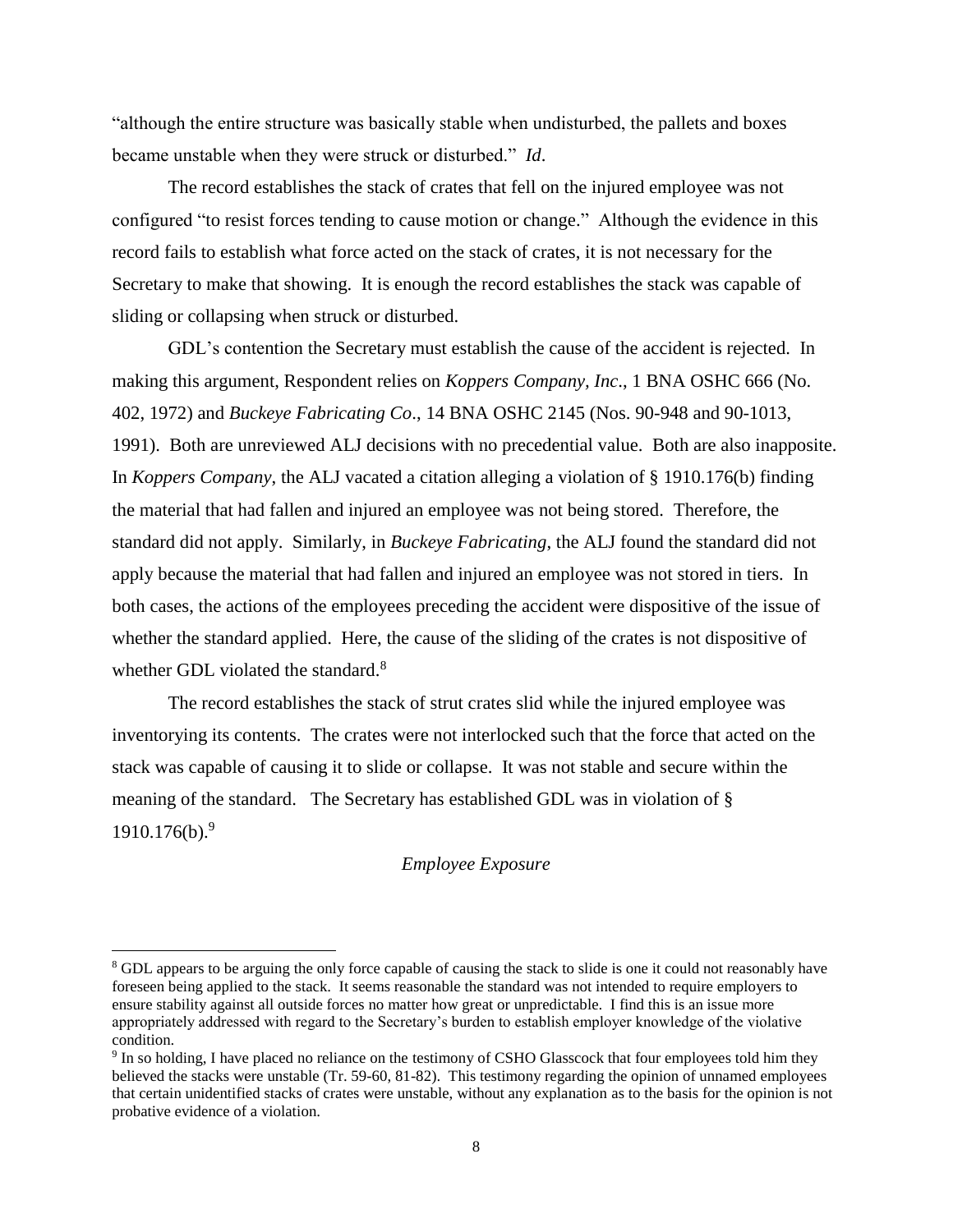To establish exposure, the Secretary must show that an employee was actually exposed to the cited condition or that access to the cited condition was reasonably predictable. *Phoenix Roofing Inc*., 17 BNA OSHC 1076, 1079 (No. 90-2148, 1995). As evidenced by the accident, the injured employee was exposed to the hazard of being struck by the strut crates when the stack slid and fell on him. Other inventory control employees preforming similar work would likewise be exposed. The Secretary has met his burden to establish employee exposure to the cited condition.

### *Employer Knowledge*

To establish employer knowledge of a violation the Secretary must show the employer knew, or with the exercise of reasonable diligence could have known of a hazardous condition. *Dun Par Engineered Form Co*., 12 BNA OSHC 1962, 1965-66 (No. 82-928, 1986). To meet his burden, the Secretary must establish GDL was aware the manner in which the crates were stacked rendered them unstable. I find he has not met that burden.

The stack that fell on the injured employee had been in the same location and condition since 2014 (Tr. 190). There was no evidence it had ever shifted or shown any signs of instability in the past (Tr. 190). The injured employee had inventoried the stack on three prior occasions (Tr. 36, 190). He testified it had always been stable (Tr. 36). He did not testify he complained about the condition of the stack on the day of the accident or any other time. CSHO Glasscock testified he observed no unstable stacks during his inspection. With the exception of the height, there is no difference between the manner in which the crates were stacked on the day of the accident and the day of the inspection. The Secretary identified nothing in any of the photographic evidence constituting a visible sign of a hazardous condition.<sup>10</sup> The Secretary failed to establish GDL had actual knowledge the stack that fell on the injured employee was unstable prior to the accident.

The Secretary relies on the testimony of the injured employee that he told Johnson and another supervisor<sup>11</sup> the stacks were "unsafe" and that "somebody is going to get hurt." (Tr. 27)

<sup>10</sup> In both *Clement Foods* and *Sanderson Farms*, cited herein, although the stacked material became unstable only when an outside force was applied, there were signs the stacks were susceptible to collapse under such circumstances. In *Clement Foods*, the photographic evidence showed the top tier of the stack was leaning. In *Sanderson Farms*, the racks upon which boxes were stacked were "dilapidated and their legs were often twisted or broken" and the tiers of boxes were leaning.

<sup>&</sup>lt;sup>11</sup> There is some dispute in the record as to whether this second person was a supervisory level employee. It is not necessary to reach that issue.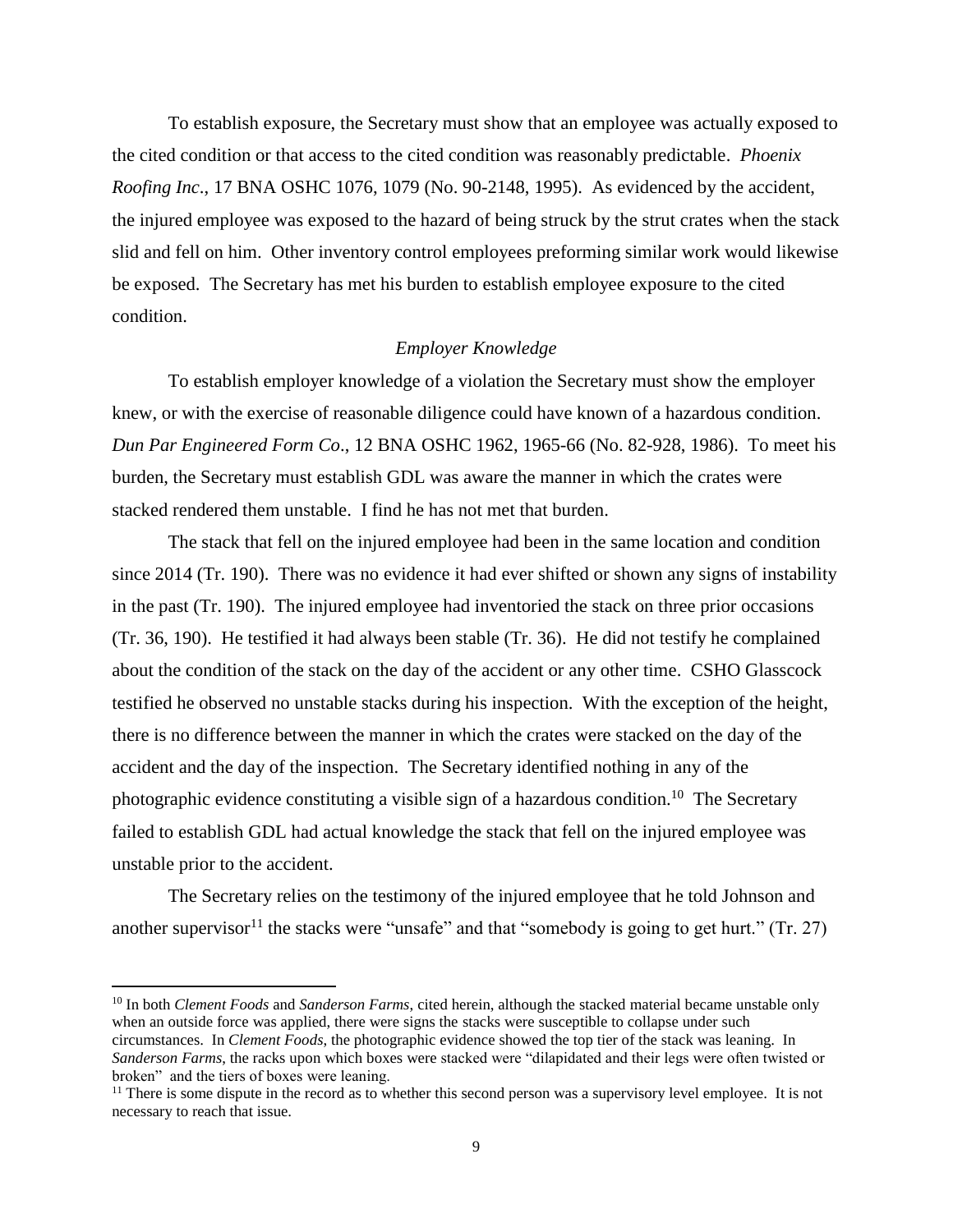The Secretary presented evidence other employees similarly felt some of the stacks were unstable, but presented no evidence these employees ever notified supervisory employees of this concern. Nor is there any documentary evidence of employee complaints about unstable or unsafe stacks of crates (Tr. 140-41). The record contains no evidence of any prior accidents involving a collapse or slipping of the stacked crates (Tr. 102-03, 139, 231).<sup>12</sup> There was no evidence the stacks have been subject to being struck by any of the various material handling equipment at the Warner Warehouse. The evidence presented by the Secretary, that the injured employee told his supervisor about an unspecified unsafe stack at an unspecified time, is insufficient to establish management at GDL was put on notice of a hazardous condition associated with any specific stack of crates or, more importantly, the manner in which GDL stacked the crates generally.

To the extent the Secretary attempted to establish GDL had constructive knowledge the stacks were unstable, his evidence fails to do so. Constructive knowledge is shown where the Secretary establishes the employer could have known of the cited condition with the exercise of reasonable diligence. *Par Electrical Contractors, Inc*., 20 BNA OSHC 1624, 1627 (No. 99- 1520).

Whether an employer was reasonably diligent involves a consideration of several factors, including the employer's obligation to have adequate work rules and training programs, to adequately supervise employees, to anticipate hazards to which employees may be exposed, and to take measures to prevent the occurrence of violations.

*Id. citing Precision Concrete Constr*. 19 BNA OSHC 1404, 1407 (No. 99-707, 2001). "Reasonable diligence implies effort, attention, and action not mere reliance upon the action of another." *Carlisle Equipment Co. v. Secretary of Labor*, 24 F.3d 790, 794 (6<sup>th</sup> Cir. 1994). The Commission has held that "[r]easonable steps to monitor compliance with safety requirements are part of an effective safety program." *Southwestern Bell Tel. Co.*, 19 BNA OSHC 1097, 1099 (No. 98-1748, 2000 (citations omitted), *aff'd without published opinion*, 277 F.3d 1374 (5th Cir. 2001).

As previously noted, the Secretary posited no explanation as to the force that caused the stack to slide. Although the Secretary need not show the exact cause of the accident, he must

<sup>&</sup>lt;sup>12</sup> Jackie Waldron, the Director of Operations for GDL in Anniston, testified if material had fallen, a report would be required because, as a defense contractor, GDL would have to make restitution for any damage (Tr. 102-03).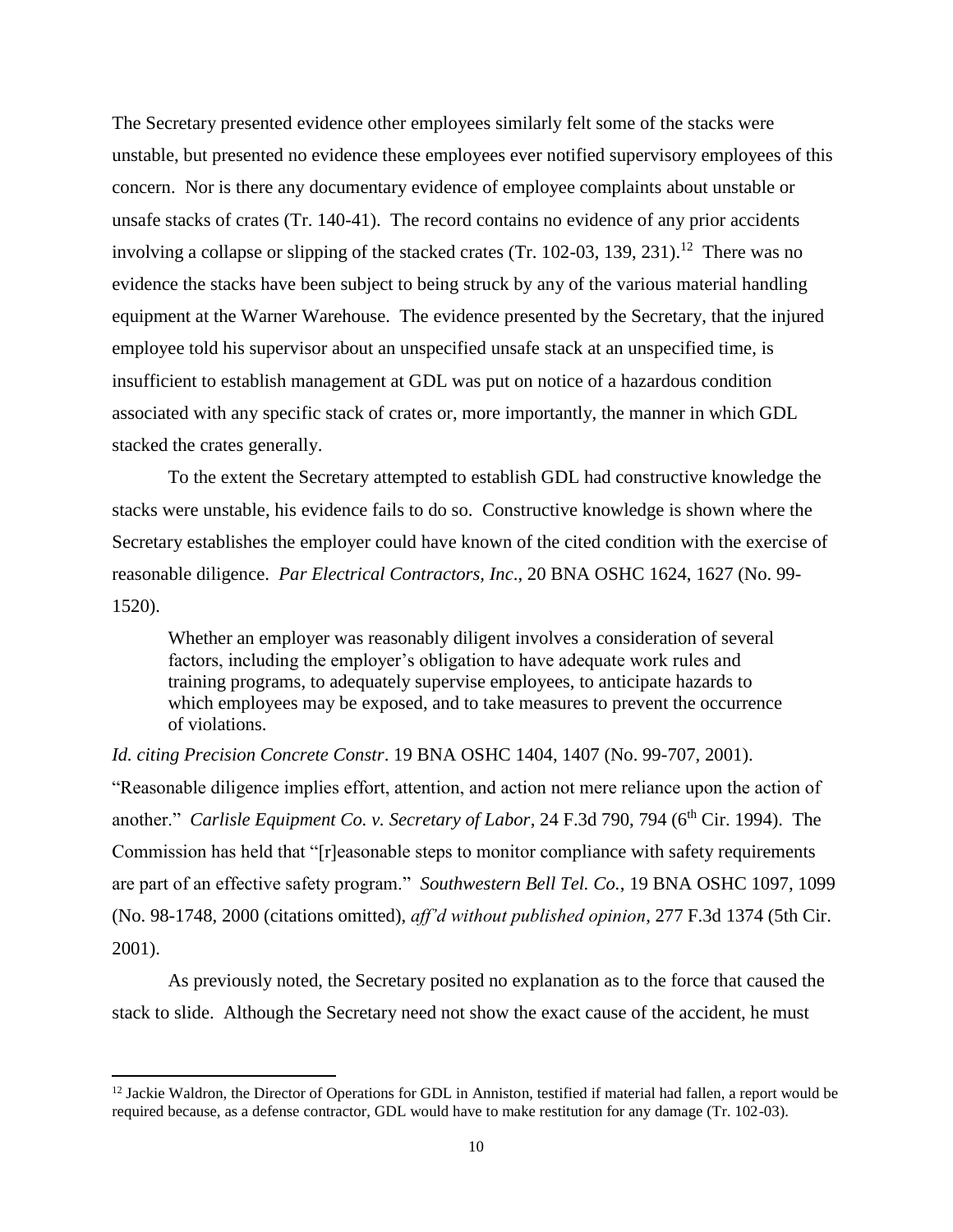show how GDL could have been aware the stack was unstable. In other words, the Secretary must show sliding or collapse of the stacks was a hazard a reasonably diligent employer would have anticipated under the circumstances. The record as a whole fails to do so.

The injured employee testified when orders are picked, employees don't always restack the material in a stable manner (Tr. 31). The injured employee testified that reporting unstable stacks to his supervisor was an almost daily occurrence (Tr. 41). He testified Johnson would likewise identify unstable stacks to him (Tr. 41). When that happens, he testified Johnson would require the stack be fixed (Tr. 31). Johnson testified part of his job was to walk the warehouse to observe the condition of the stacked material (Tr. 213). He testified he observed unstable stacks infrequently, but when he did, he had the inventory control employees restack and stabilize them (Tr. 159). The injured employee corroborated Johnson always had him fix a stack identified as unstable (Tr. 42). The Secretary contends this evidence establishes GDL's knowledge of the hazardous condition of the stacks at the Warner Warehouse. I disagree this is the proper inference to be drawn from this evidence.

GDL has a comprehensive safety and health program on which its employees are trained (Tr. 134; Exhs. R-8 and R-10). GDL has standard procedures for stacking materials. These include maintaining the same footprint throughout the stack, limiting stacks to 15 feet<sup>13</sup>, and ensuring the condition of the crates are suitable for stacking (Tr. 231-32). The injured employee testified he was aware of these rules, including a rule that the stack "can't be moving." (Tr. 35036). GDL conducts both internal safety audits and third-party audits (Tr. 135-36). Delbert Hopper, GDL's Environmental Health and Safety Representative, testified no auditor has ever identified the manner in which GDL stacks crates at the Warner Warehouse as hazardous or otherwise non-compliant (Tr. 138).

Although a storage facility, GDL's warehouse is a dynamic environment. Material is received, moved to storage, ordered, pulled or picked, and shipped out. It is inevitable the condition of stacks will change. The evidence establishes the inventory control process results in frequent observation of the stacks by employees. The Secretary contends the process of restacking crates to ensure their stability was an almost daily occurrence. The record contains no

<sup>&</sup>lt;sup>13</sup> The Secretary presented no evidence establishing GDL's rule allowing stacks up to 15 feet resulted in some stacks being unstable. Nor did he present any explanation why the height of the stack that fell, which was less than 15 feet, was hazardous.